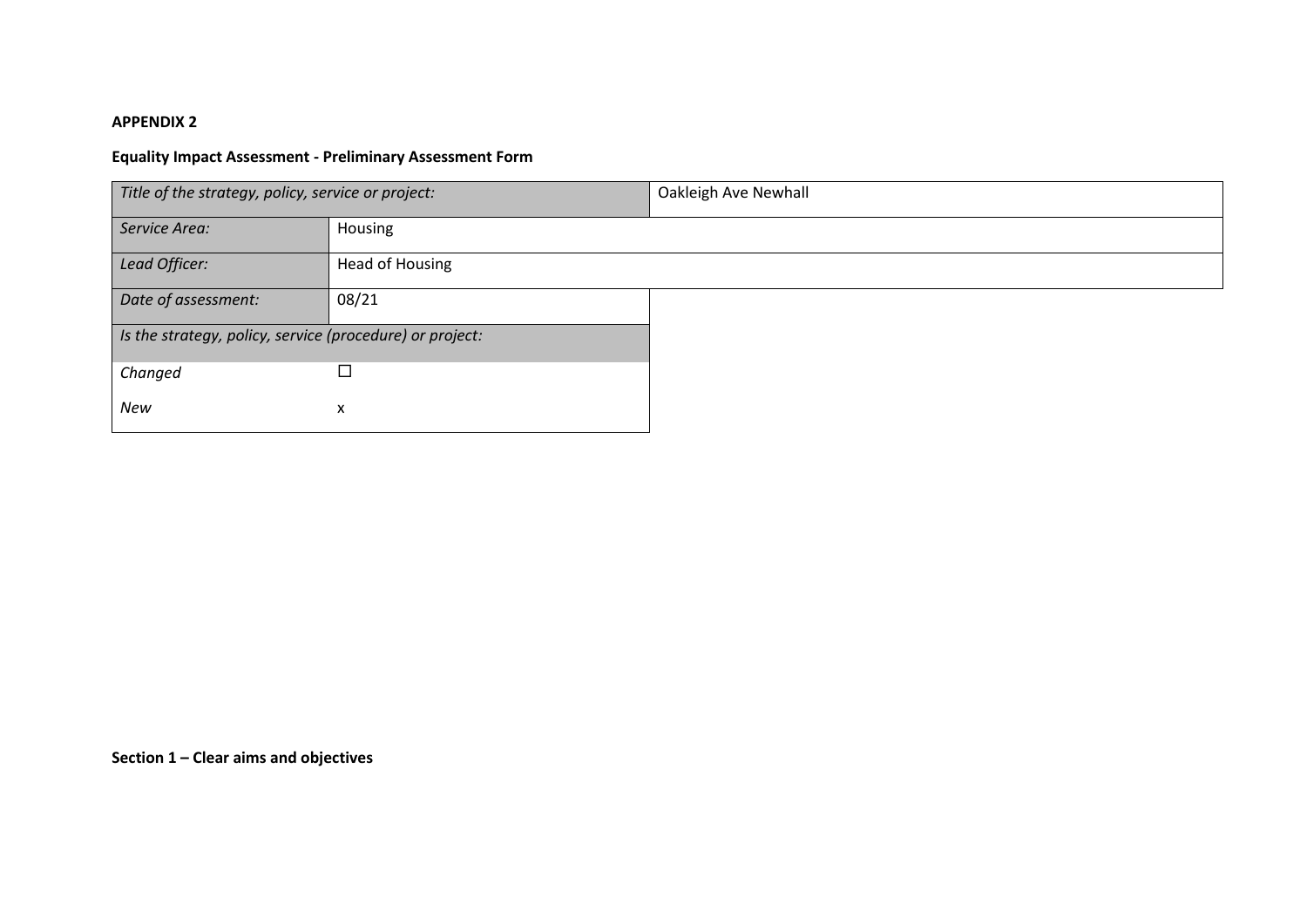**1.** What is the aim of the strategy, policy, procedure or project?

*The development of of reduced carbon property to replace a fire damaged bungalow at 15 Oakleigh Ave Newhall.*

**2.** Who is intended to benefit from the strategy, policy, procedure or project and how?

*Applicants and existing tenants on the Councils Housing Register who will be able to apply for specialist accommodation*

**3.** What outcomes do you want to achieve?

*The development of a low carbon property assisting the Council in achieving its climate change ambitions.*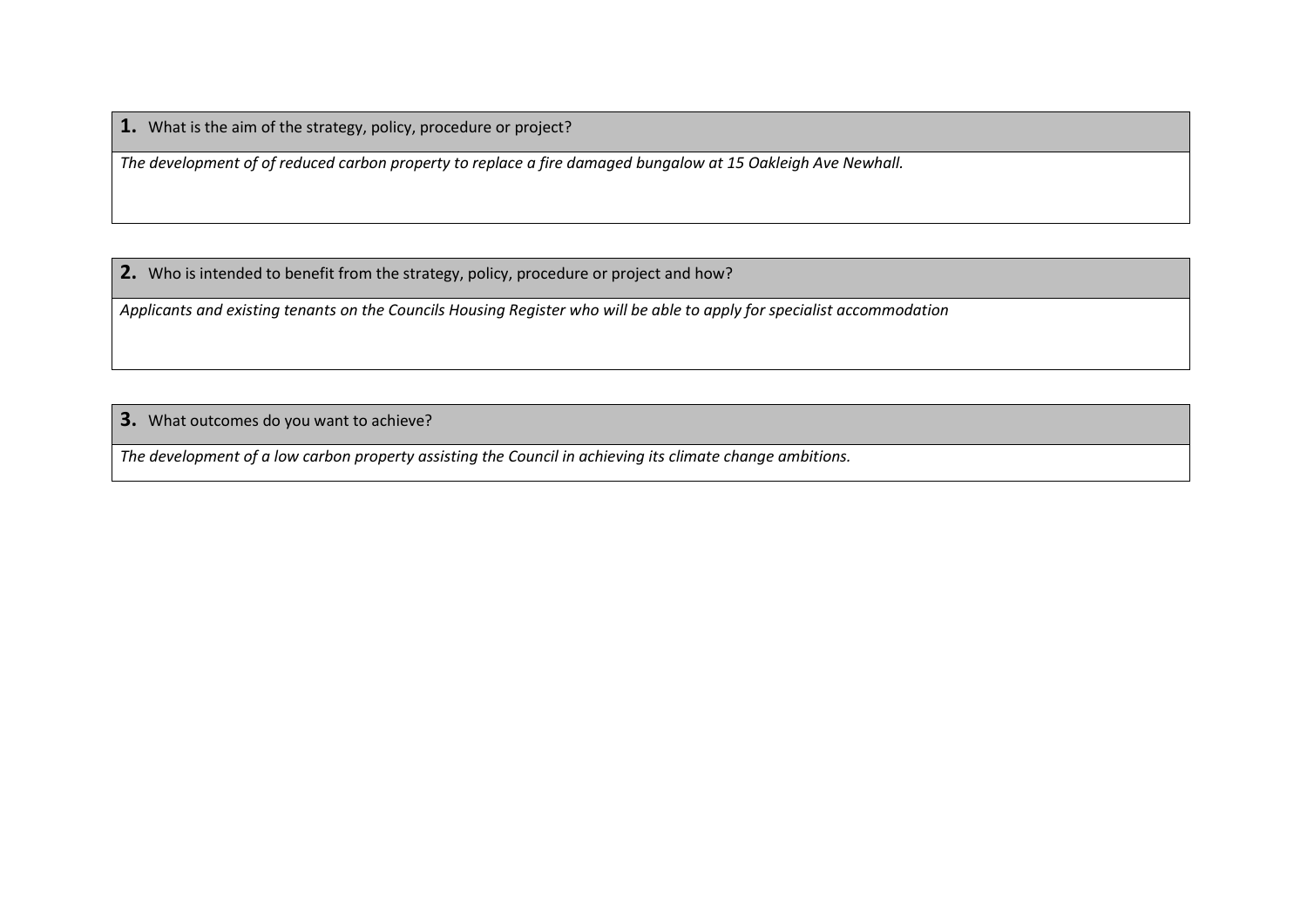## **Section 2 – What is the impact?**

**4. Summary of anticipated impacts.** *Please tick at least one option per protected characteristic. Think about barriers people may experience in accessing services, how the policy is likely to affect the promotion of equality, knowledge of customer experiences to date. You may need to think about sub-groups within categories e.g. older people, younger people, people with hearing impairment etc. Hyperlinks to supporting information can be found [here.](Definitions%20to%20support%20the%20Equality%20Impact%20Assessment%20Forms%20June%202021.docx)*

|                                             | <b>Potentially positive impact</b> | <b>Potentially negative impact</b> | No disproportionate impact |
|---------------------------------------------|------------------------------------|------------------------------------|----------------------------|
| Age                                         | х                                  |                                    | $\Box$                     |
| Disability and long-term conditions         | x                                  |                                    | $\Box$                     |
| Gender reassignment                         | $\Box$                             |                                    | x                          |
| Marriage or civil partnership               | $\Box$                             |                                    | x                          |
| Pregnant women and people on parental leave | $\Box$                             |                                    | x                          |
| Sexual orientation                          | $\Box$                             |                                    | x                          |
| Race                                        | $\Box$                             |                                    | x                          |
| Religion or belief                          | $\Box$                             |                                    | x                          |
| Sex (Gender)                                | $\Box$                             | $\Box$                             |                            |

**Section 3 – Recommendations and monitoring**